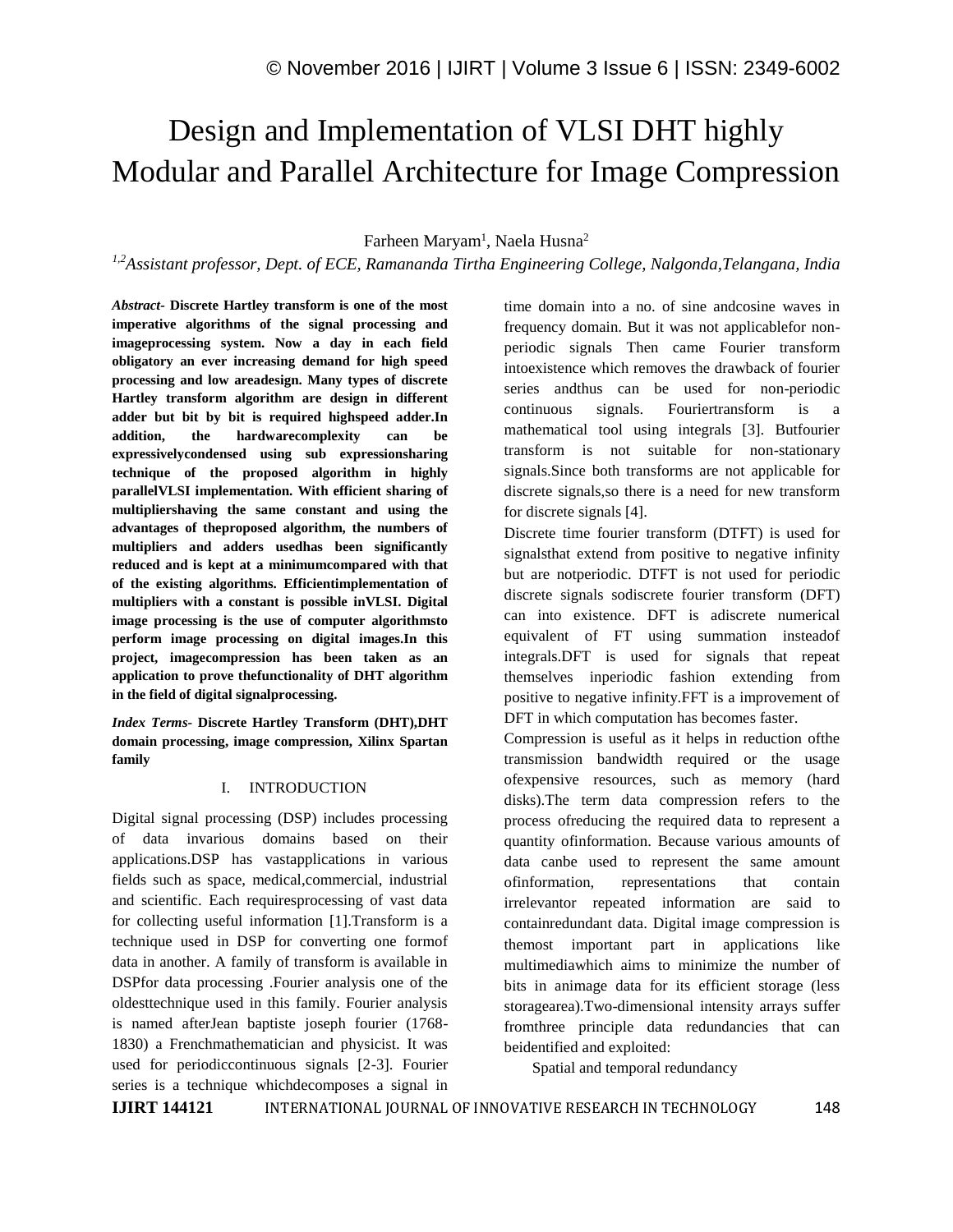Irrelevant information

### Coding redundancy.

In this brief, a new VLSI DHT algorithm that iswell suited for a VLSI implementation on a highlyparallel and modular architecture is proposed. It canbe used for designing a completely novel VLSIarchitecture for DHT.

# II. RELATED WORKS

H. M. De Oliveira et al. [1], discrete transforms which include theDiscrete Fourier Transform (DFT) or the Discrete HartleyTransform (DHT) supply a critical tool in SignalProcessing. The software of reworktechniques is based on the lifestyles of the socalled speedytransforms. In this paper, a few rapid algorithms are derivedwhich meet the lower bound at the multiplicative complexity of a DFT/DHT. The method is based totally on thefactorization of DHT matrices. New algorithms for shortblock lengths such as  $N =$  three, five, 6, 12 and 24 are offered. In this paper we have seen DHT algorithms for  $N=12$  which might beused 52adders and 4 multipliers.

Said Boussakta et al. [2], the discrete Hartley remodel(DHT) has proved to be a precious tool in virtual signal/image processing and communications and has additionally attractedresearch interests in lots of multidimensional packages.Although many speedy algorithms were developed for thecalculation of oneand -dimensional (1-D and a 2-D) DHT,

the improvement of multidimensional algorithms in three andextra dimensions remains unexplored and has no longer been givencomparable attention; hence, the multidimensional Hartleyremodel is generally calculated via the row-columnmethod. However, right multidimensional algorithms canbe greater efficiency than the row-column method and need to beevolved. Therefore, it's far the aim of this paper to introducethe idea and derivation of the threedimensional (3-D)radix-2 algorithms for fast calculation of the 3-D discrete Hartley transform. The proposed set of rules is primarily based on theideas of the divide-and-overcome technique implemented directlyin 3-D. It has an easy butterfly structure and has been determinedto provide substantial savings in arithmetic operations in comparisonwith the rowcolumn method based on comparable algorithms. In this paper we have seen DHT algorithm for  $N=8$ which can beused 39 adders and 24 multipliers.

GautamAbhay Chand Shah et al. [3], the radix-4 decimation in-time fast Hartley remodel an set of rules for DHT turned intobrought by Bracewell. A set of rapid algorithms have been in additionevolved by Sorenson et al. In this paper, a quick radix-4 decimation-in-time set of rules that calls for less number ofmultiplications and additions is proposed. It utilizes fourdistinctive systems inside the sign flow diagram. It exhibits arecursive pattern and is modular. The operational counts forthe proposed set of rules are decided and confirmed viaenforcing the program in C. An analog structure toenforce the set of rules is proposed. The validity of the identicalis examined by way of simulating it with the help of the OrcadPSpice.Inthis paper we have seen DHT algorithm for N=4 that are used8 adder and zero multipliers.Doru Florin Chipper et al. [4], we gift a new greentechnique for the computation of the discrete Hartley reworkof type II and radix-2 length. This recursive method requires adecreased variety of mathematics operations in comparison withcurrent methods and may be without difficulty applied. A newtechnique for the direct computation of a period Ntype-II DHT from adjoining DHT-II sequences of periodN/2 is likewise supplied. In this paper, we've got visible DHTalgorithm for N=eight which might be used 28 adders and 10 multiplier.

M. N. Murty et al. [5], Discrete Hartley rework is ancritical device in virtual sign processing. This paper givesa singular recursive set of rules for attention of one-dimensionaldiscrete Hartley rework of even duration. The transform isconstructed by way of single folding of access data and the usage ofChebyshev Polynomial. The single folding set of rules offersdatathroughput times of that achieved via theconventional techniques. Compared to a few different algorithms,the proposed algorithm achieves savings at the range ofadditions and multiplications. The recursive algorithms aresuitable for VLSI implementation.In this paper, we havevisible DHT algorithm for N=4 which are used 7 adders and 6 multiplier.

Doru Florin Chipper et al. [6], A new very massive scaleintegration (VLSI) set of rules for a 2N-duration discrete Hartleytransform (DHT) that may be effectively applied on anoticeably modular and parallel VLSI structure having athe everyday shape is presented. The DHT set of rules may becorrectly cut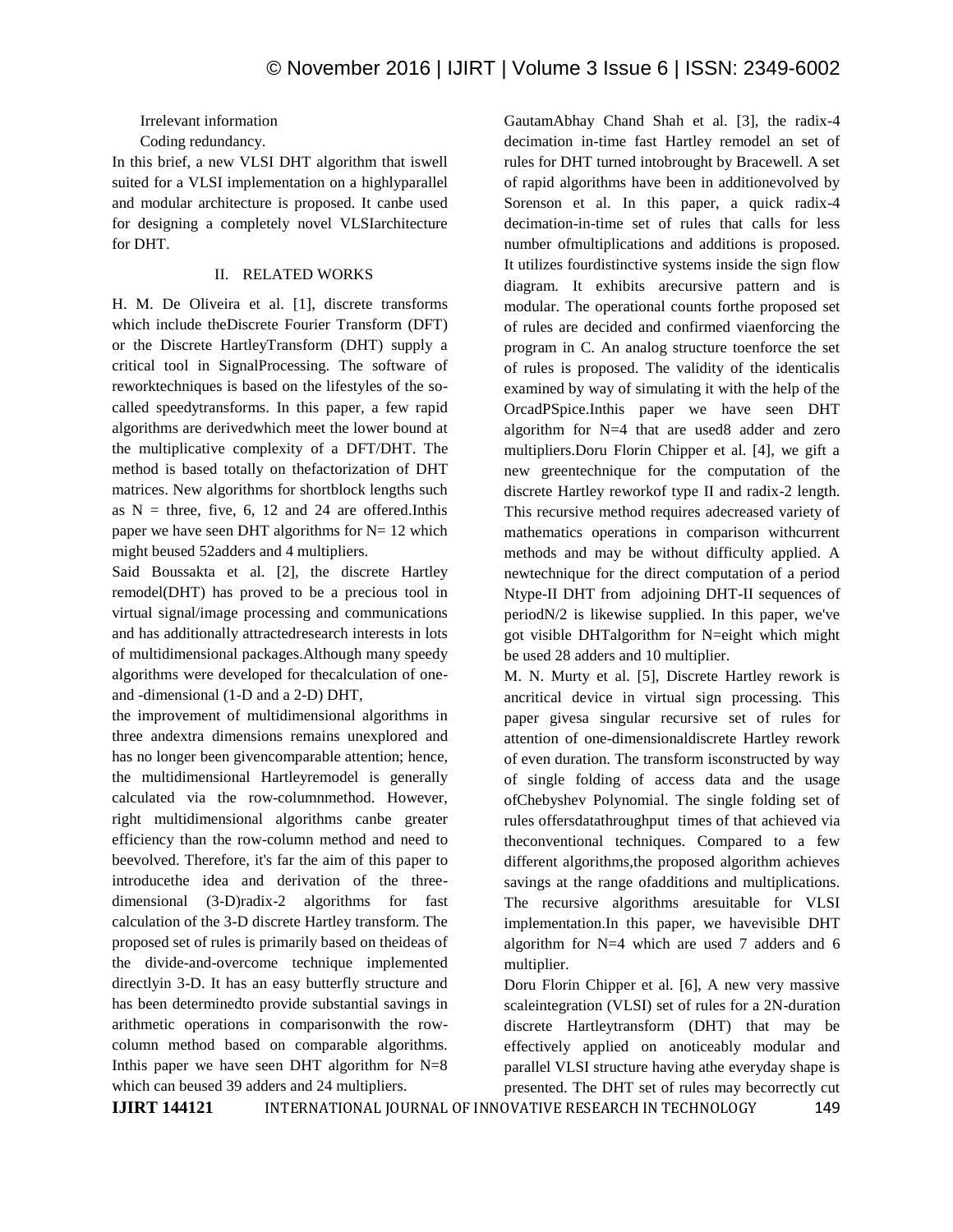up into numerous parallel parts that can be performedconcurrently. Moreover, the proposed algorithm is well suitedfor the subexpression sharing technique that may be used tosignificantly reduce the hardware complexity of the enormouslyparallel VLSI implementation. Using the blessings of theproposed set of rules and the fact that we are able to successfully percentagethe multipliers with the equal constant, the number of themultipliers has been appreciably decreased such that therange of multipliers could be very small evaluating with that of theexisting algorithms. Moreover, the multipliers with a steadymay be efficiently applied in VLSI. In this paper we'vevisible DHT algorithm for  $N=8$ which might be used 16 adders and a pair ofmultiplier.

#### III. SUGGESTEDSYSTEM

Table I lists the required number ofmultiplications and additions for the proposedalgorithm, the Sorensen one and Bi algorithm,where rotations are implemented with fourmultiplications and two additions (Radix-2[13]∗)and with three multiplications and three additions(Radix-2[13]∗∗). Table I computational complexity

|     | Radix<br>2[13] |      | Radix<br>$2[13]*$ |      | Radix<br>$2[11]**$ |      | Proposed |                |
|-----|----------------|------|-------------------|------|--------------------|------|----------|----------------|
| N   | M              | A    | М                 | A    | M                  | A    | M        | A              |
| 8   |                |      |                   | ۰    | 4                  | 26   | 2        | 24             |
| 16  | 10             | 62   | 10                | 62   | 20                 | 74   | -        | $\blacksquare$ |
| 32  | 40             | 168  | 38                | 174  | 69                 | 194  | 32       | 31             |
| 64  | 118            | 418  | 98                | 438  | 196                | 482  | ٠        | ۰              |
| 128 | 320            | 1008 | 258               | 1070 | 516                | 1154 | ۰        | ٠              |
| 256 | 806            | 2354 | 642               | 2518 | 1284               | 2690 |          |                |

The values of M in the proposed algorithm arecomputed considering both the multipliers with thesame constant and common subexpression sharing.The number of multipliers in Sorensen algorithm[11] is significantly greater than that in theproposed one. However, the split-radix algorithmhas an irregular structure and is difficult to beimplemented in hardware as opposed to thealgorithm been proposed that has a regular andmodular structure and can be very easilyimplemented in parallel for a DHT of length N

= 32.By reducing the number of number of multipliersand adders as shown in Table I mean that the costas well as the hardware complexity will be reducedsignificantly.

The multiplier "MUL" blocks are used toimplement the shared multipliers with a constant.This block contains two multipliers with a constant.Each multiplier is shared by four input sequencesand are multiplied with the same constant. Theprocess is done in an interleaved manner usingmultiplexers and demultiplexers controlled by twoclocks. One of the advantages of this algorithm andarchitecture is the fact that the multiplications withthe same constant are shared in the MUL blocks.Thus, the number of multipliers is significantly lessthan that of the existing algorithms given in Table.Iwhich has become now only 32.





Fig. 2 Block diagram of the proposed system Since the image data is easier to compress whenpixel values are converted into another domain,hence the need for transformation. The imagespixel values is operated by the transform andconverts them to a set of less correlated transformedcoefficients. Natural images (which are the mostcommon images to be compressed) usually have alot of spatial correlation between the pixelintensities in its neighbourhood.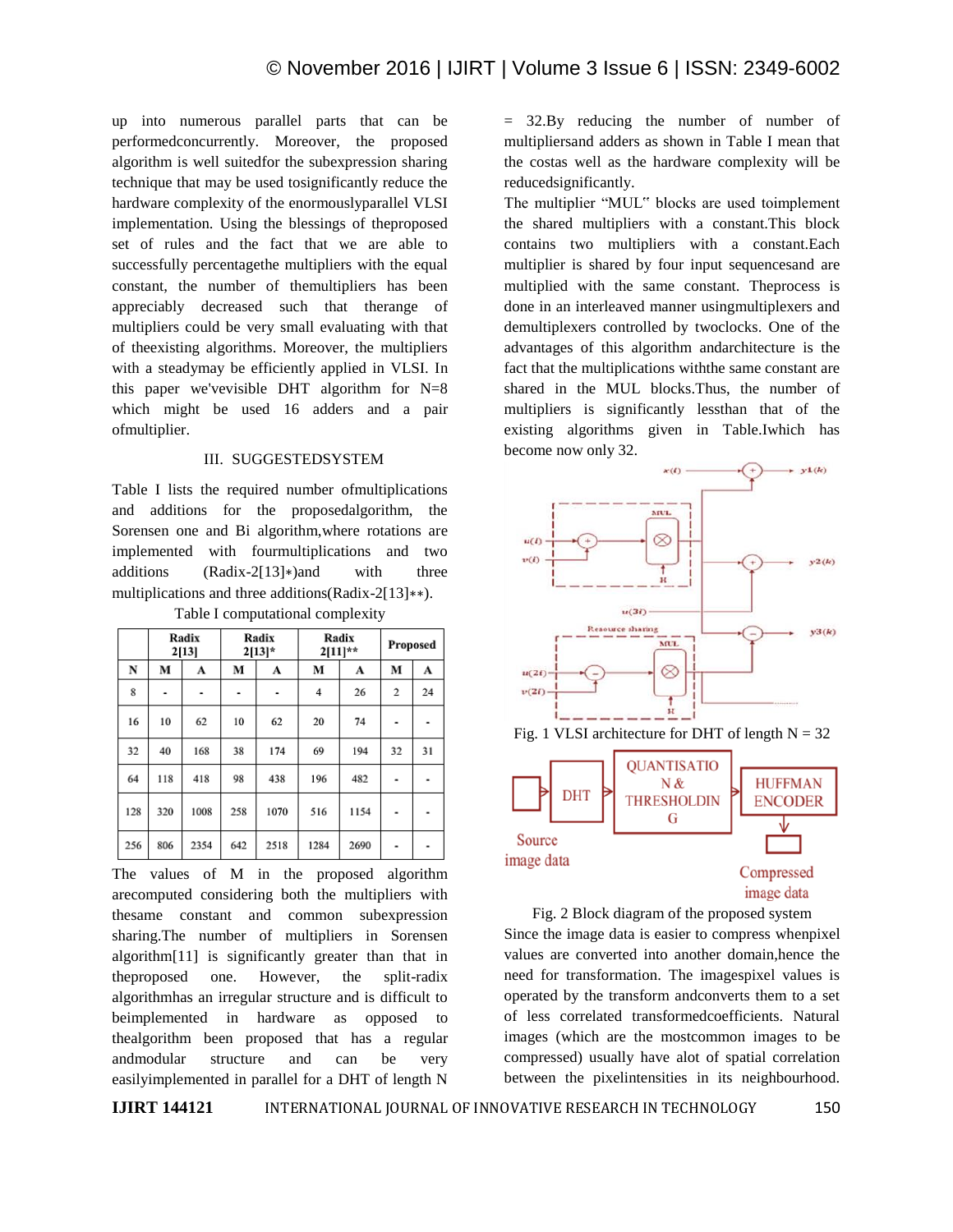The spatial andtemporal redundancy is reduced by using thetransform where it exploits the correlations justmentioned. This operation is generally reversibleand may or may not reduce the data content of theimages. Here discrete Hartley transform (DHT) hasbeen used for generating the coefficients.Quantization is the process of approximating acontinuous range of values (or a very large set ofpossible discrete values) by a relatively small("finite") set of discrete symbols or values. In otherwords it means limited number of output values aremapped by a broad range of input values. Theaccuracy of the transformed coefficients will bereduced in accordance with a preestablishedfidelity criterion. The goal is to reduce theirrelevant amount of information present in theimage. The process is irreversible since theinformation is lost in this process. So this step mustbe avoided to keep the whole information intact inerror-free techniques.

Quantization matrix for DCT can be easilyobtained but the scanning order is special for DHTand hence is difficult for DHT. Since thequantization matrix is difficult to design, energyquantization method can be applied. In this method,the energy content of the transformed coefficientsof each matrix is obtained by using the followingformula. The normalized energy is given by:

$$
E_n = \sum_{m=0}^{M} \sum_{n=0}^{N} x(m, n)^2
$$

Where M and N are the widths of the sampleblock and x (m, n) is the transformed sample.Next a threshold value is selected andtransformed values will be neglected or kept intactaccording to this threshold value. Since thethreshold value is determined as a percentage of theenergy content of the matrix i.e. the intensity ofpixel values, hence the threshold value is not aglobal value and hence varies for each matrix. Thepercentage value is only predecided. Thetransformed co-efficient is truncated if thetransformed co-efficient is less than the thresholdvalue otherwise it is kept intact. By using themethod just stated, helps in sustaining the requiredinformation in different regions of the images andalso helps in treating the image in segments.An entropy encoding is a lossless datacompression scheme that is independent of

thespecific characteristics of the medium. The mainobjective of entropy coding is to encode the main types ofentropy coding, a unique prefix code will begenerated and assigned to each unique symbol thatoccurs in the input.

Huffman coding is one of the most populartechniques for removing coding redundancy. Theterm refers to encoding a source symbol (such as acharacter in a file) with the use of a variable-lengthcode table. Based on the estimated probability ofoccurrence for each possible value of the sourcesymbol, the variable-length code table has beenderived in a particular way. A Huffman coder formsa data tree from the original data symbols and theirassociated probabilities and determines thecompressed symbols.

# IV. CONCLUSION

In this momentary, a new highly parallel VLSIalgorithm for the computation of a length- $N =$ 2nDHT having a modular and regular structure hasbeen offered. Furthermore, this algorithm can beimplemented on a highly parallel architecturehaving a modular and regular structure with a lowhardware complexity by extensively using asubexpression sharing technique and the sharing ofmultipliers having the same constant. So from theacquired results, it can be concluded that eventhough after optimizing the DHT, it can be used forapplications in signal processing domain.

#### REFERENCES

[1] H. M. de Oliveir a, R. J. de Sobr al Cintr a, R. M. Campel lo de Souza, "A factorization scheme forsome discrete hartley transformmatrices", vol. 60, no. 5, may 2013.

[2] Said Boussakta, Member, IEEE, Osama HamoudAlshibami, Student Member, IEEE, and MohammedYunis Aziz, Student Member, IEEE,"Radix-2 2 2Algorithm for the 3-D Discrete Hartley Transform",IEEE TRANSACTIONS ON SIGNAL PROCESSING,VOL. 49, NO. 12, DECEMBER 2001.

[3] GautamAbhaychand Shah, TejmalSaubhagyamalRathore, "A Fast Radix-4 Algorithm and Architecture forDHT", Vol-2 No 5 October, 2011.

[4] Doru Florin Chiper, Senior Member, IEEE, "Fast Radix-2 Algorithm for the Discrete Hartley